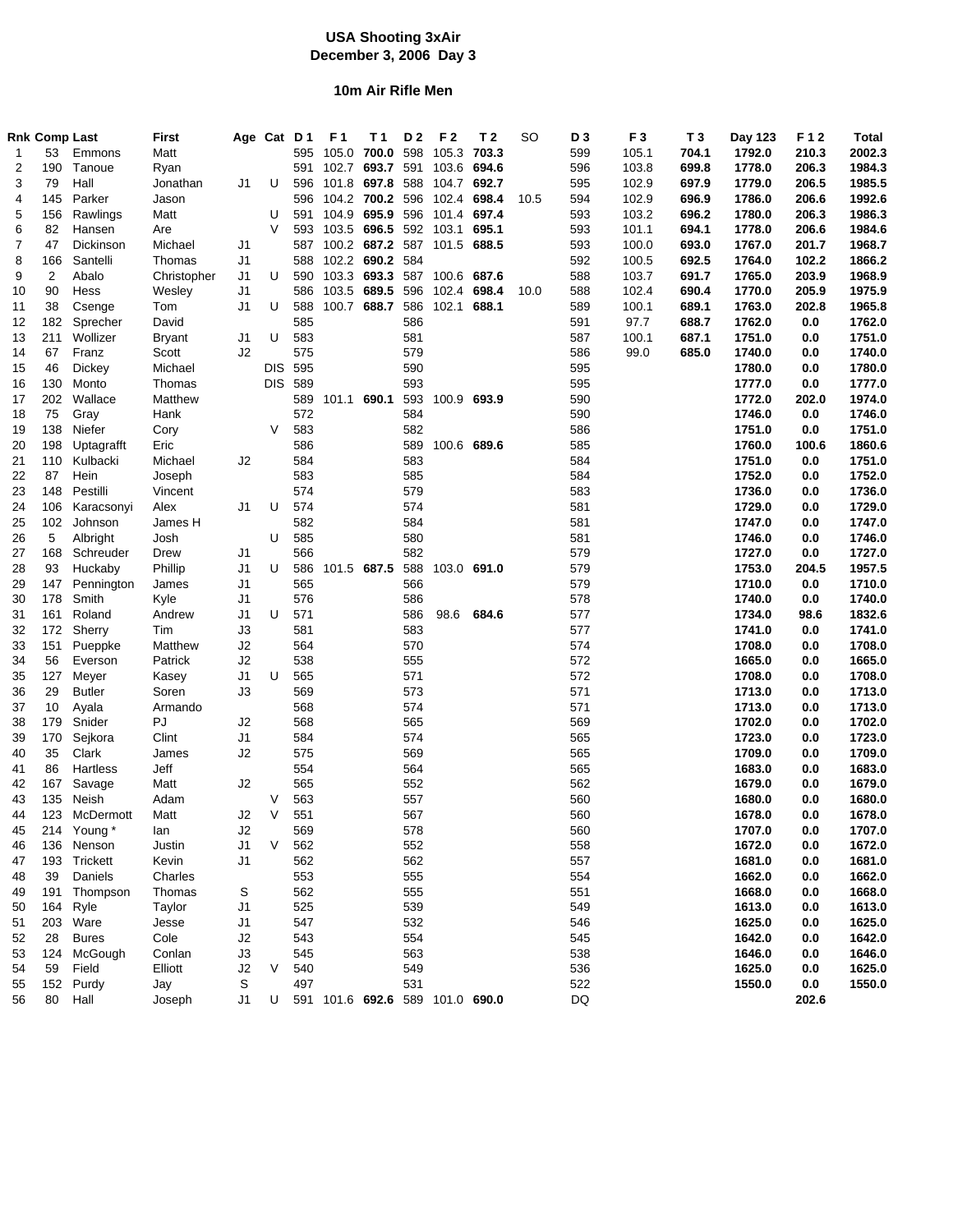Rnk Comp Last First Age Cat D1 F1 T1 D2 F2 T2 SO D3 F3 T3 Day 123 F12 Total

**USA Shooting 3xAir December 3, 2006 Day 3**

# **10m Air Rifle Women**

|    | <b>Rnk Comp Last</b> |                         | First     |    | Age Cat D1 |     | F1          | T 1               | <b>SO</b> | D <sub>2</sub> | F2          | T 2   | D3  | F <sub>3</sub> | T <sub>3</sub> | <b>SO</b> | Day 123 | F 1&2 | Total  |
|----|----------------------|-------------------------|-----------|----|------------|-----|-------------|-------------------|-----------|----------------|-------------|-------|-----|----------------|----------------|-----------|---------|-------|--------|
| 1  | 112                  | Kurkova                 | Katy      |    | V          | 398 | 104.3       | 502.3             |           | 397            | 103.9       | 500.9 | 399 | 103.5          | 502.5          |           | 1194.0  | 208.2 | 1402.2 |
| 2  | 32                   | Caruso                  | Emily     |    |            | 397 | 103.0       | 500.0             |           | 400            | 103.9       | 503.9 | 395 | 103.2          | 498.2          |           | 1192.0  | 206.9 | 1398.9 |
| 3  | 16                   | Beyerle                 | Jamie     |    |            | 394 | 101.3 495.3 |                   |           | 396            | 103.0 499.0 |       | 394 | 104.0          | 498.0          |           | 1184.0  | 204.3 | 1388.3 |
| 4  | 51                   | Dove                    | Kelly     |    |            | 391 |             |                   |           | 389            |             |       | 393 | 103.6          | 496.6          | 10.4      | 1173.0  | 0.0   | 1173.0 |
| 5  | 91                   | Hicks                   | Morgan    |    |            | 385 |             |                   |           | 385            |             |       | 396 | 100.6          | 496.6          | 9.3       | 1166.0  | 0.0   | 1166.0 |
| 6  | 181                  | Sowash                  | Amy       |    | U          | 392 |             | 103.6 495.6 .3 9. |           | 392            | 102.4 494.4 |       | 393 | 102.3          | 495.3          |           | 1177.0  | 206.0 | 1383.0 |
| 7  | 68                   | Furrer                  | Amanda    | J2 |            | 390 | 101.6       | 491.6             |           | 386            |             |       | 396 | 98.5           | 494.5          |           | 1172.0  | 101.6 | 1273.6 |
| 8  | 146                  | Pason                   | Jennifer  | J1 | U          | 391 | 99.9        | 490.9             |           | 392            | 100.8 492.8 |       | 393 | 101.0          | 494.0          |           | 1176.0  | 200.7 | 1376.7 |
| 9  | 114                  | LaFond                  | Elisha    | J1 |            | 393 | 99.0        | 492.0             |           | 388            |             |       | 392 | 101.3          | 493.3          |           | 1173.0  | 99.0  | 1272.0 |
| 10 | 14                   | Bergman                 | Sarah     |    | U          | 387 |             |                   |           | 391            | 101.1 492.1 |       | 393 | 99.6           | 492.6          | 10.5      | 1171.0  | 101.1 | 1272.1 |
| 11 | 132                  | Morrill                 | Meghann   | J1 |            | 389 | 99.7        | 488.7             |           | 381            |             |       | 393 | 99.6           | 492.6          | 10.1      | 1163.0  | 99.7  | 1262.7 |
| 12 | 111                  | Kunzelman               | Lisa      | J1 | U          | 384 |             |                   |           | 392            | 100.9       | 492.9 | 390 | 102.3          | 492.3          |           | 1166.0  | 100.9 | 1266.9 |
| 13 | 99                   | Jasis                   | Jessica   | J1 | U          | 394 | 102.8 496.8 |                   |           | 390            | 101.3 491.3 |       | 390 | 102.2          | 492.2          |           | 1174.0  | 204.1 | 1378.1 |
| 14 | 100                  | <b>Jeffries</b>         | Amanda    | J1 | U          | 380 |             |                   |           | 378            |             |       | 390 | 101.8          | 491.8          |           | 1148.0  | 0.0   | 1148.0 |
| 15 | 65                   | Fong                    | Sandra    | J2 |            | 381 |             |                   |           | 387            |             |       | 391 | 98.7           | 489.7          |           | 1159.0  | 0.0   | 1159.0 |
| 16 | 133                  | Morrissey               | Caitlin   | J2 |            | 392 | 100.2 492.2 |                   |           | 389            | 99.6        | 488.6 | 387 |                |                |           | 1168.0  | 199.8 | 1367.8 |
| 17 | 34                   | Chrostowski             | Kim       | J1 | U          | 392 | 100.8 492.8 |                   |           | 389            | 98.7        | 487.7 | 387 |                |                |           | 1168.0  | 199.5 | 1367.5 |
| 18 | 18                   | <b>Blakeslee</b>        | Sarah     |    |            | 393 |             | 102.6 495.6 3 10  |           | 385            |             |       | 392 |                |                |           | 1170.0  | 102.6 | 1272.6 |
| 19 | 158                  | Riford                  | Simone    | J1 | U          | 386 |             |                   |           | 389            | 101.8       | 490.8 | 390 |                |                |           | 1165.0  | 101.8 | 1266.8 |
| 20 | 187                  | Sullivan                | Lauren    | J1 | U          | 385 |             |                   |           | 392            | 101.1       | 493.1 | 388 |                |                |           | 1165.0  | 101.1 | 1266.1 |
| 21 | 41                   | Dardas                  | Andrea    | J2 |            | 389 | 102.1 491.1 |                   |           | 387            |             |       | 387 |                |                |           | 1163.0  | 102.1 | 1265.1 |
| 22 | 58                   | Fehlings                | Kristina  |    | U          | 390 |             |                   |           | 394            | 97.6        | 491.6 | 383 |                |                |           | 1167.0  | 97.6  | 1264.6 |
| 23 | 63                   | Fong                    | Abigail   | J1 | U          | 387 |             |                   |           | 388            | 99.4        | 487.4 | 389 |                |                |           | 1164.0  | 99.4  | 1263.4 |
| 24 | 206                  | Welsh                   | Chelsea   | J1 | U          | 383 |             |                   |           | 388            | 96.9        | 484.9 | 383 |                |                |           | 1154.0  | 96.9  | 1250.9 |
| 25 | 120                  | Lorenzen                | Jennifer  |    | U          | 388 |             |                   |           | 387            |             |       | 392 |                |                |           | 1167.0  | 0.0   | 1167.0 |
| 26 | 197                  | Underwood               | Stacy     |    | U          | 391 |             |                   |           | 386            |             |       | 388 |                |                |           | 1165.0  | 0.0   | 1165.0 |
| 27 | 143                  | Palomba                 | Jessica   |    | U          | 385 |             |                   |           | 385            |             |       | 390 |                |                |           | 1160.0  | 0.0   | 1160.0 |
| 28 | 119                  | Lorenzen                | Erin      | J1 | U          | 381 |             |                   |           | 388            |             |       | 390 |                |                |           | 1159.0  | 0.0   | 1159.0 |
| 29 | 21                   | <b>Boucherie</b>        | Brandy    |    | U          | 384 |             |                   |           | 389            |             |       | 386 |                |                |           | 1159.0  | 0.0   | 1159.0 |
| 30 | 19                   | <b>Bohren</b>           | Michelle  |    |            | 388 |             |                   |           | 380            |             |       | 390 |                |                |           | 1158.0  | 0.0   | 1158.0 |
| 31 | 116                  | Le Compte               | Nicole    |    | U          | 385 |             |                   |           | 388            |             |       | 383 |                |                |           | 1156.0  | 0.0   | 1156.0 |
| 32 | 81                   | Hamulas                 | Cindy     |    | V          | 382 |             |                   |           | 384            |             |       | 389 |                |                |           | 1155.0  | 0.0   | 1155.0 |
| 33 | 213                  | Wood                    | Sommer    |    |            | 382 |             |                   |           | 384            |             |       | 388 |                |                |           | 1154.0  | 0.0   | 1154.0 |
| 34 | 72                   | Gorin                   | Tanya     | J1 | U          | 383 |             |                   |           | 383            |             |       | 388 |                |                |           | 1154.0  | 0.0   | 1154.0 |
| 35 | 54                   | English                 | Megan     | J2 |            | 382 |             |                   |           | 387            |             |       | 385 |                |                |           | 1154.0  | 0.0   | 1154.0 |
| 36 | 84                   | Harrington              | Katherine | J1 | U          | 387 |             |                   |           | 381            |             |       | 385 |                |                |           | 1153.0  | 0.0   | 1153.0 |
| 37 | 144                  | Paper                   | Emily     | J1 | U          | 389 |             |                   |           | 383            |             |       | 378 |                |                |           | 1150.0  | 0.0   | 1150.0 |
| 38 | 24                   | <b>Broeker</b>          | Sarah     | J1 |            | 380 |             |                   |           | 383            |             |       | 386 |                |                |           | 1149.0  | 0.0   | 1149.0 |
| 39 | 107                  | Kim                     | Joyce     | J2 |            | 382 |             |                   |           | 384            |             |       | 383 |                |                |           | 1149.0  | 0.0   | 1149.0 |
| 40 | 23                   | <b>Brewer</b>           | Mary Beth | J1 | U          | 382 |             |                   |           | 384            |             |       | 383 |                |                |           | 1149.0  | 0.0   | 1149.0 |
| 41 | 125                  | McGough                 | Ryann     | J2 |            | 376 |             |                   |           | 388            |             |       | 384 |                |                |           | 1148.0  | 0.0   | 1148.0 |
| 42 | 8                    | Angeli                  | Leslie    | J1 | U          | 384 |             |                   |           | 379            |             |       | 384 |                |                |           | 1147.0  | 0.0   | 1147.0 |
| 43 | 205                  | Weiss *                 | Kirsten   | J1 | U          | 386 |             |                   |           | 384            |             |       | 376 |                |                |           | 1146.0  | 0.0   | 1146.0 |
| 44 | 83                   | Hansen                  | Kelsey    | JЗ |            | 376 |             |                   |           | 380            |             |       | 387 |                |                |           | 1143.0  | 0.0   | 1143.0 |
| 45 | 208                  | Wilson                  | ReAnn     | J3 |            | 380 |             |                   |           | 383            |             |       | 380 |                |                |           | 1143.0  | 0.0   | 1143.0 |
| 46 | 201                  | Vollmer                 | Diana     | J1 |            | 379 |             |                   |           | 375            |             |       | 388 |                |                |           | 1142.0  | 0.0   | 1142.0 |
| 47 | 219                  | Beaman                  | Kari      |    |            | 385 |             |                   |           | 378            |             |       | 379 |                |                |           | 1142.0  | 0.0   | 1142.0 |
| 48 | 97                   | Jackson                 | Ashley    | J1 | U          | 375 |             |                   |           | 387            |             |       | 379 |                |                |           | 1141.0  | 0.0   | 1141.0 |
| 49 | 209                  | Wilson-Anders Cassandra |           | J2 | V          | 383 |             |                   |           | 384            |             |       | 371 |                |                |           | 1138.0  | 0.0   | 1138.0 |
| 50 |                      | 115 Lane                | Ashley    | J1 |            | 377 |             |                   |           | 380            |             |       | 375 |                |                |           | 1132.0  | 0.0   | 1132.0 |
| 51 |                      | 200 Van Bogaert         | Katherine | J1 | U          | 371 |             |                   |           | 379            |             |       | 381 |                |                |           | 1131.0  | 0.0   | 1131.0 |
| 52 | 210                  | Winstead                | Cathy     |    |            | 375 |             |                   |           | 378            |             |       | 377 |                |                |           | 1130.0  | 0.0   | 1130.0 |
| 53 | 37                   | Costello                | Christine | J1 | U          | 378 |             |                   |           | 379            |             |       | 373 |                |                |           | 1130.0  | 0.0   | 1130.0 |
| 54 | 12                   | Beard                   | Taylor    | J2 |            | 375 |             |                   |           | 376            |             |       | 376 |                |                |           | 1127.0  | 0.0   | 1127.0 |
| 55 | 195                  | Trisdale                | Samantha  | J3 |            | 372 |             |                   |           | 382            |             |       | 372 |                |                |           | 1126.0  | 0.0   | 1126.0 |
| 56 | 66                   | Franz                   | Kayla     | J3 |            | 371 |             |                   |           | 378            |             |       | 375 |                |                |           | 1124.0  | 0.0   | 1124.0 |
| 57 |                      | 194 Trisdale            | Chiara    | J3 |            | 367 |             |                   |           | 374            |             |       | 376 |                |                |           | 1117.0  | 0.0   | 1117.0 |
| 58 | 71                   | Gentemann               | Christy   | J1 |            | 366 |             |                   |           | 376            |             |       | 374 |                |                |           | 1116.0  | 0.0   | 1116.0 |
| 59 | 122                  | Mahloch                 | Sheena    | J2 |            | 367 |             |                   |           | 370            |             |       | 378 |                |                |           | 1115.0  | 0.0   | 1115.0 |
| 60 | 70                   | Garbina                 | Jennifer  | J2 |            | 368 |             |                   |           | 363            |             |       | 365 |                |                |           | 1096.0  | 0.0   | 1096.0 |
| 61 | 64                   | Fong                    | Danielle  | J2 |            | 367 |             |                   |           | 372            |             |       | 354 |                |                |           | 1093.0  | 0.0   | 1093.0 |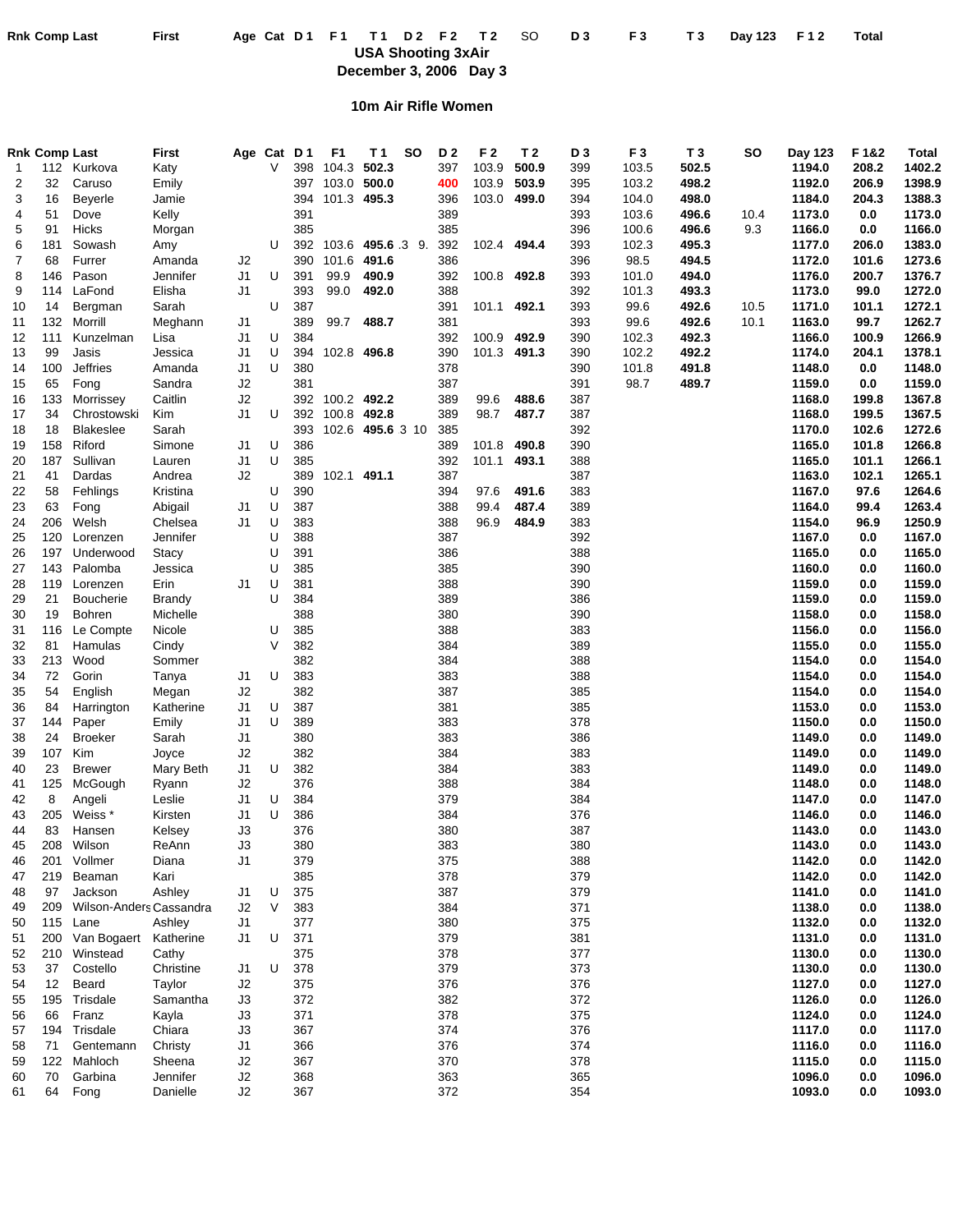#### **USA Shooting 3xAir December 3, 2006 Day 3**

## **10m Air Pistol Women**

|    | Pos Comp Last |                 | First         | Age Cat |   | D1  | F <sub>1</sub> | Τ1    | D <sub>2</sub> | F <sub>2</sub> | T 2   | D <sub>3</sub> |
|----|---------------|-----------------|---------------|---------|---|-----|----------------|-------|----------------|----------------|-------|----------------|
| 1  | 30            | Callahan        | Libby         |         |   | 378 | 96.9           | 474.9 | 376            | 96.8           | 472.8 | 381            |
| 2  | 174           | Shinn           | <b>Brenda</b> |         |   | 376 | 92.1           | 468.1 | 372            | 91.0           | 463.0 | 377            |
| 3  | 45            | Deppe           | Heather       | J2      |   | 363 | 97.5           | 460.5 | 366            | 97.5           | 463.5 | 376            |
| 4  | 52            | Eagles          | Kim           |         | V | 378 | 98.0           | 476.0 | 374            | 97.0           | 471.0 | 376            |
| 5  | 128           | Meyer           | Teresa        |         |   | 371 | 96.3           | 467.3 | 371            | 95.5           | 466.5 | 374            |
| 6  | 20            | <b>Borisova</b> | Vladimira     |         |   | 362 | 98.6           | 460.6 | 371            | 97.9           | 468.9 | 370            |
| 7  | 199           | Uptagrafft      | Sandra        |         |   | 373 | 93.0           | 466.0 | 362            |                |       | 369            |
| 8  | 159           | Roberts         | Cheryl        | J2      |   | 354 | 97.0           | 451.0 | 354            | 90.8           | 444.8 | 367            |
| 9  | 33            | Chao            | Avianna       |         | V | 365 | 95.9           | 460.9 | 365            | 93.5           | 458.5 | 367            |
| 10 | 69            | Gagnon          | Kylie         | J2      |   | 367 | 91.0           | 458.0 | 364            | 95.6           | 459.6 | 366            |
| 11 | 113           | Lacko           | J Michelle    |         |   | 365 | 97.4           | 462.4 | 367            | 97.1           | 464.1 | 366            |
| 12 | 165           | Salb            | Tes           |         |   | 358 |                |       | 367            | 95.4           | 462.4 | 362            |
| 13 | 55            | Everett         | Michelle      | J2      |   | 350 | 88.4           | 438.4 | 361            | 95.7           | 456.7 | 361            |
| 14 | 22            | <b>Brester</b>  | Lauren        | J2      |   | 357 | 95.3           | 452.3 | 359            | 91.9           | 450.9 | 360            |
| 15 | 9             | Anthony         | Courtney      | J2      |   | 354 | 95.8           | 449.8 | 364            | 98.1           | 462.1 | 355            |
| 16 | 48            | Diefenderfer    | Lauren        | J1      | U | 342 | 90.6           | 432.6 | 347            | 91.7           | 438.7 | 354            |
| 17 | 95            | Imig            | Kelsey        | J2      |   | 333 |                |       | 359            | 90.6           | 449.6 | 349            |
| 18 | 134           | Mumby           | Marilyn       |         | V | 360 |                |       | 360            |                |       | 348            |
| 19 | 85            | Harris          | Caitlin       |         |   | 352 |                |       | 355            |                |       | 348            |
| 20 | 49            | Dorn            | Katie         | J2      |   | 342 | 89.9           | 431.9 | 347            |                |       | 336            |
| 21 | 109           | Kostova         | Kristina      | J1      | V | 313 |                |       | 317            |                |       | 330            |
| 22 | 43            | Dardas          | Carlene       |         |   | 324 |                |       | 322            |                |       | 318            |
| 23 | 108           | Kostova         | Elitsa        | JЗ      | V | 291 |                |       | 301            |                |       | 286            |

### **USA Shooting 3xAir December 3, 2006 Day 3**

#### **10m Air Pistol Men**

|                | <b>Rnk Comp Last</b> |               | <b>First</b>   |    | Age Cat | D <sub>1</sub> | F 1   | T 1         | D <sub>2</sub> | F <sub>2</sub> | T 2   | D <sub>3</sub> |
|----------------|----------------------|---------------|----------------|----|---------|----------------|-------|-------------|----------------|----------------|-------|----------------|
| 1              | 94                   | Rose          | Thomas         |    |         | 573            | 97.8  | 670.8       | 581            | 101.4          | 682.4 | 581            |
| $\overline{2}$ | 77                   | Turner        | Jason          |    |         | 580            | 102.4 | 682.4       | 572            | 96.9           | 668.9 | 580            |
| 3              | 17                   | Szarenski     | Daryl          |    |         | 573            | 97.4  | 670.4       | 571            | 100.6          | 671.6 | 577            |
| 4              | 96                   | Zins          | <b>Brian</b>   |    |         | 564            |       |             | 573            | 97.4           | 670.4 | 574            |
| 5              | 162                  | Stover        | Christopher    |    |         | 556            |       |             | 558            |                |       | 572            |
| 6              | 160                  | Gray          | Richard        |    |         | 550            |       |             | 559            |                |       | 571            |
| $\overline{7}$ | 6                    | Jones         | Christopher    |    |         | 548            |       |             | 560            |                |       | 571            |
| 8              | 57                   | Favour        | Jeff           |    |         | 564            |       |             | 563            |                |       | 569            |
| 9              | 131                  | <b>Bickar</b> | John           |    |         | 571            |       | 100.2 671.2 | 579            | 98.0           | 677.0 | 569            |
| 10             | 218                  | Beaman        | <b>Brian</b>   |    |         | 554            |       |             | 569            | 99.6           | 668.6 | 568            |
| 11             | 50                   | Hurt          | Dwaine         |    |         | 565            |       |             | 567            | 94.8           | 661.8 | 568            |
| 12             | 207                  | Owsley        | Cody           | J1 | U       | 560            | 97.0  | 657.0       | 567            | 97.7           | 664.7 | 568            |
| 13             | 11                   | Lutz          | Anthony        | J1 |         | 572            | 97.2  | 669.2       | 566            | 96.6           | 662.6 | 567            |
| 14             | 192                  | Zurek         | John           |    |         | 552            |       |             | 569            | 95.0           | 664.0 | 566            |
| 15             | 62                   | Swartz        | Stephen        | S  |         | 563            |       |             | 564            |                |       | 564            |
| 16             | 180                  | Kang          | Richard        |    |         | 565            | 97.4  | 662.4       | 562            |                |       | 564            |
| 17             | 117                  | Shi           | Jay            |    |         | 565            | 100.0 | 665.0       | 567            |                |       | 562            |
| 18             | 153                  | Wood          | Anthony        | S  |         | 558            |       |             | 564            |                |       | 562            |
| 19             | 60                   | Berglee       | Seth           |    | U       | 566            | 91.1  | 657.1       | 558            |                |       | 562            |
| 20             | 212                  | Toole         | Daniel         |    |         | 534            |       |             | 536            |                |       | 561            |
| 21             | 3                    | Grover        | Lyman          |    |         | 554            |       |             | 554            |                |       | 561            |
| 22             | 189                  | Lightner      | <b>Brad</b>    |    |         | 561            |       |             | 554            |                |       | 560            |
| 23             | 121                  | Figlia        | F. Paul        |    |         | 562            |       |             | 556            |                |       | 560            |
| 24             | 222                  | Imig          | Tyler          | J1 | U       | 542            |       |             | 545            | 96.5           | 641.5 | 559            |
| 25             | 137                  | Morales       | Ronald         | S  |         | 558            |       |             | 538            |                |       | 558            |
| 26             | 26                   | Stajner       | Mario          |    |         | 540            |       |             | 549            |                |       | 558            |
| 27             | 169                  | Hendrix       | Nathan         |    |         | 545            |       |             | 551            |                |       | 557            |
| 28             | 78                   | Sokolowski    | Adam           | S  |         | 559            |       |             | 555            |                |       | 557            |
| 29             | 13                   | Poole         | Bill           | S  |         | 553            |       |             | 563            |                |       | 554            |
| 30             | 188                  | Orvin         | Jason          | J1 |         | 550            | 95.1  | 645.1       | 553            | 93.3           | 646.3 | 553            |
| 31             | 140                  | Abston        | Charles        | S  |         | 550            |       |             | 543            |                |       | 551            |
| 32             | 220                  | Duvall        | <b>Buddy</b>   |    |         | <b>DNS</b>     |       |             | 554            |                |       | 551            |
| 33             | 186                  | <b>Bunner</b> | <b>Bradley</b> | J2 |         | 531            |       |             | 520            |                |       | 549            |
| 34             | 88                   | Reiter        | Joshua         |    |         | 551            |       |             | 555            |                |       | 546            |
| 35             | 141                  | Milan         | Jon            |    |         | 543            |       |             | 538            |                |       | 545            |